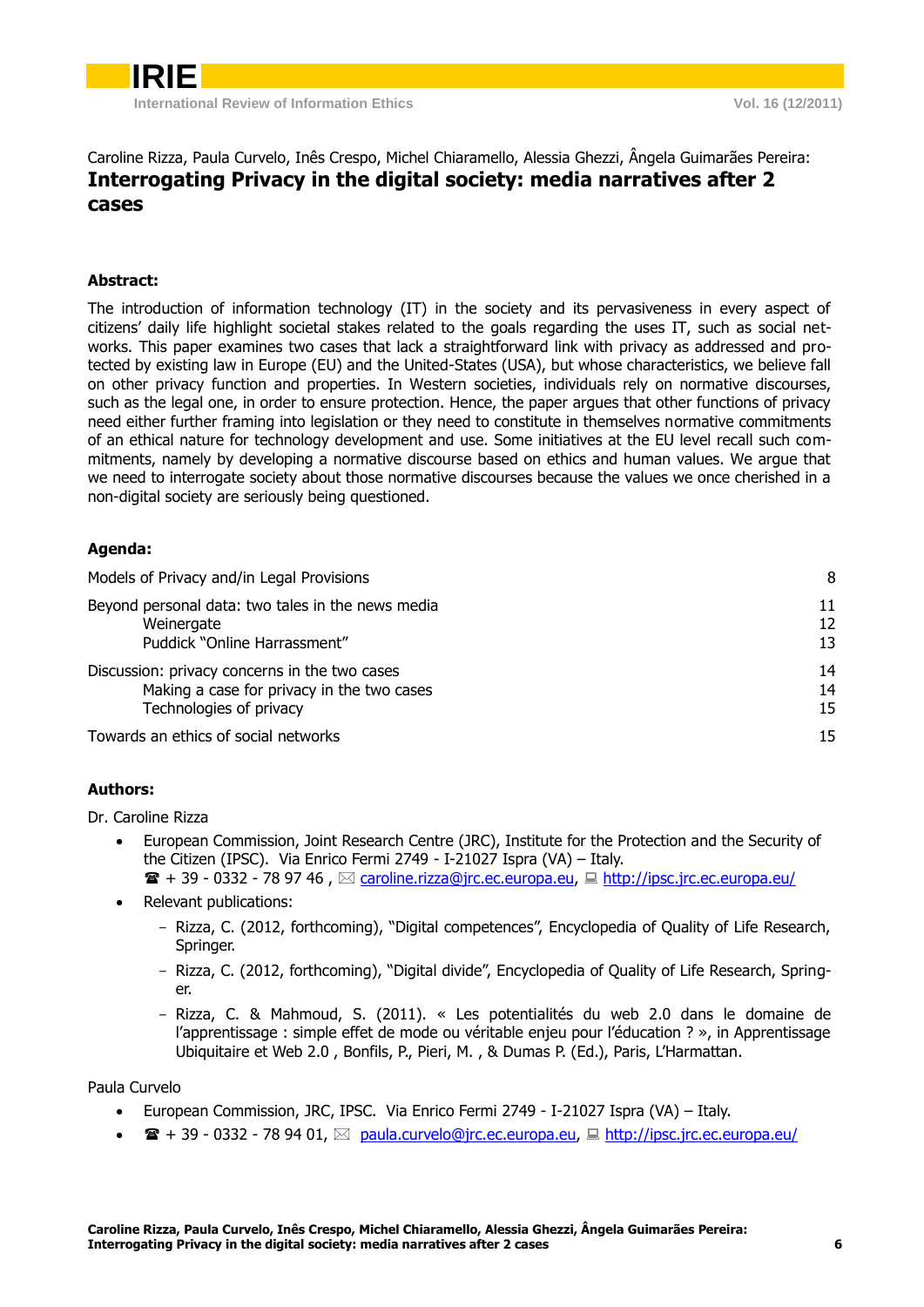Inês Crespo

- European Commission, JRC, IPSC. Via Enrico Fermi 2749 I-21027 Ispra (VA) Italy.
- $\mathbf{F} + 39 0332 789155$ ,  $\boxtimes$  [ines.crespo@jrc.ec.europa.eu,](mailto:ines.crespo@jrc.ec.europa.eu)  $\Box$  <http://ipsc.jrc.ec.europa.eu/>
- Relevant publications:
	- De Sousa Brilhante Pedrosa T., Orfao Crespo I., and Guimarães Pereira Â. (2009). Media Analysis: EMM Application to CPSI Framework. EUR 23778 EN. Luxembourg (Luxembourg): OPOCE; 2009. JRC50765

Michel Chiaramello

- European Commission, JRC, IPSC. Via Enrico Fermi 2749 I-21027 Ispra (VA) Italy.
- $\bullet$   $\mathbf{\mathcal{F}}$  + 39 0332 78 57 81,  $\boxtimes$  [michel.chiaramello@jrc.ec.europa.eu,](mailto:michel.chiaramello@jrc.ec.europa.eu)  $\boxplus$ <http://ipsc.jrc.ec.europa.eu/>

Alessia Ghezzi

-

- European Commission, JRC, IPSC. Via Enrico Fermi 2749 I-21027 Ispra (VA) Italy.
- $\bullet$   $\bullet$   $\bullet$  + 39 0332 78 92 44,  $\boxtimes$  [alessia.ghezzi@jrc.ec.europa.eu,](mailto:alessia.ghezzi@jrc.ec.europa.eu)  $\Box$  <http://ipsc.jrc.ec.europa.eu/>

Dr. Ângela Guimarães Pereira

- European Commission, JRC, IPSC. Via Enrico Fermi 2749 I-21027 Ispra (VA) Italy.
	- $\mathbf{F}$  + 39 0332 78 53 40,  $\boxtimes$  [angela.pereira@jrc.ec.europa.eu,](mailto:angela.pereira@jrc.ec.europa.eu)  $\Box$  <http://ipsc.jrc.ec.europa.eu/>
- Relevant publications:
	- Guimarães Pereira, Â. and Funtowicz, S. (2009). Science for Policy. Oxford: Oxford Univ. Press.

The content of this paper does not reflect the official opinion of the European Commission. Responsibility for the information and views expressed lies entirely with the authors.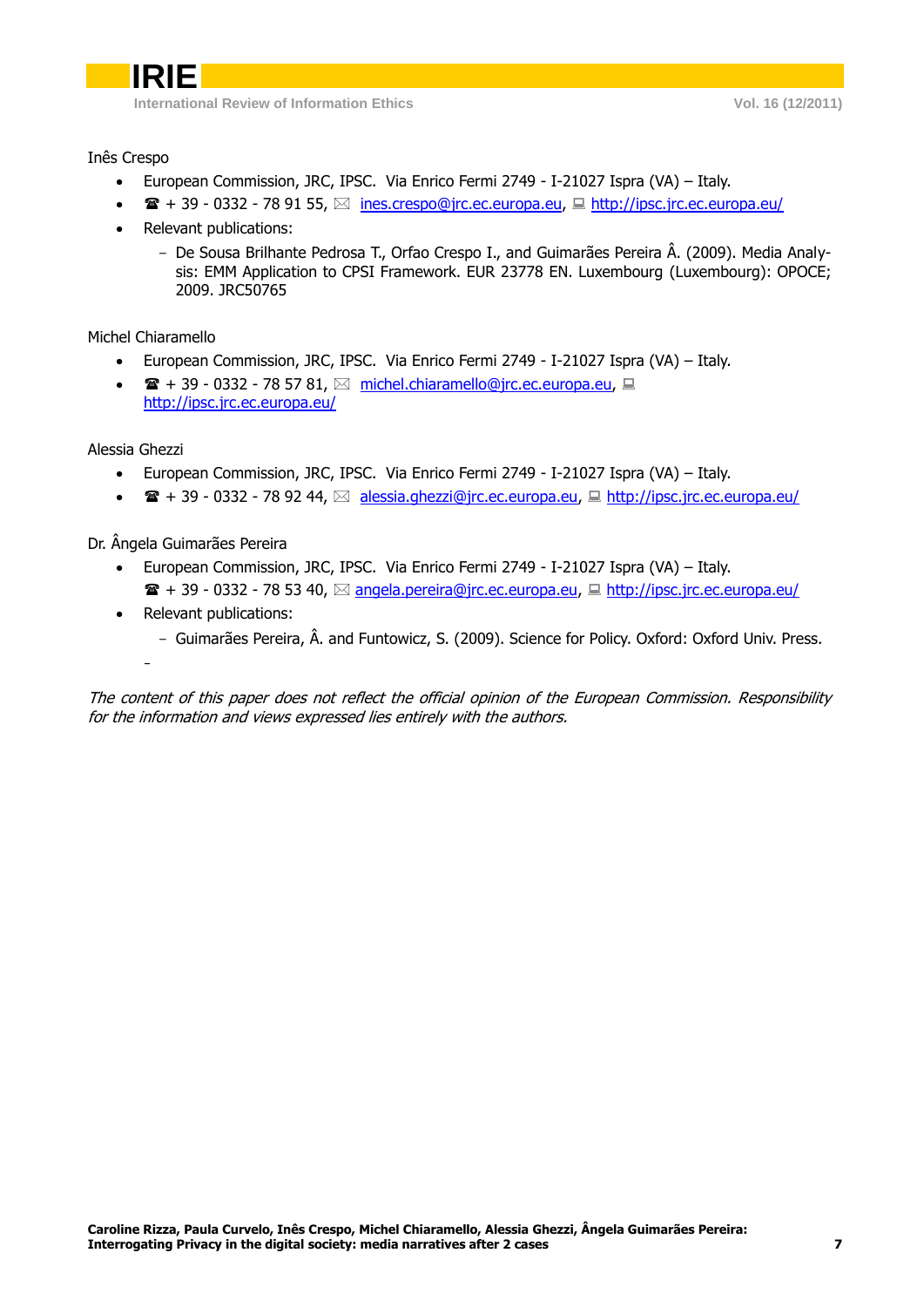

In the Western digital society, many initiatives to protect privacy are being set either through regulatory mechanisms, practice or just changes of "jargon" in order to align the legal discourse with other normative discourses. Concurrently, the news media often report cases where many functions, properties and dimensions of privacy are not being adequately resolved by current provisions in law; most importantly is that those would need thorough societal reflection before being transposed into the legal discourse. A myriad of authors (e.g. De Hert and Gutwirth, 2006; Poullet, 2010; Andrade, 2011) have devoted a great deal of attention to study current provisions of European Union (EU) law on privacy matters. We found through two recent cases of social media usage that many privacy functions and properties are neither contemplated in the law nor even articulated in the normative discourses that permeate society, namely those echoed by news media.

This paper first offers a brief review of models and foundations of privacy, followed by a description of legal provisions both in the EU and Unites States of America (USA); it then looks at the two cases that have inspired this work, the Weiner case in the USA (e.g. Klein, 2011; Pershing, 2011) and the Puddick case in the United Kingdom (UK) (e.g. Blake, 2011a; Davies, 2011). Albeit those are different stories about technology usage, they share that none of them has been framed in the media's narratives as a privacy case. For the former the media concentrated on IT operational aspects which compromised Mr. Weiner's public image whereas in the latter case, the news media mainly focused on the results of the court case arising from the use of social media by Mr. Puddick.

However, when looking at privacy foundations literature, we are surprised that many of these functions have been disregarded along the storyline of the cases and not even being alluded to by news media. Hence, in this paper we describe what the media discourses were for the two cases. We argue that those narratives are not contemplate issues of privacy. Moreover, we also suggest that the existing EU legislation could have been used to address the Puddick court case. Finally, we argue that, as in many other fields, a thorough discussion of values and ethics that we as humans want to preserve or develop within the technoscientific endeavour needs to be settled and the trinomial technology-law-ethics needs urgent articulation.

# <span id="page-2-0"></span>**Models of Privacy and/in Legal Provisions**

The concept of privacy constitutes a relatively new concept in the development of contemporary law (De Hert and Gutwirth, 2006) even if it has broad historical roots in philosophical, political, sociological and anthropological discussions (DeCew, 2008). Two important theories have been influencing the meaning and value of privacy within the western political tradition, which are considered to be the most authoritative by several authors (Pedersen 1999; Carew and Stapleton 2005; Joinson and Paine 2007; Margulis 2011).

The first one, developed by Westin (1967), defines privacy as "the claim of individuals, groups, or institutions to determine for themselves when, how, and to what extent information about them is communicated to others" (Idem). This conception focuses on informational privacy (a subset of social interaction) and includes "the voluntary and temporary withdrawal of a person from the general society through physical or psychological means" (Ib. idem). For Westin, the concept of privacy, i.e. the need for the 'opacity' of the individual, is not an end in itself, but a means to achieve the overall end of self-realisation. According to this conception, Westin postulates four functions and four states of privacy, as presented in Figure 1.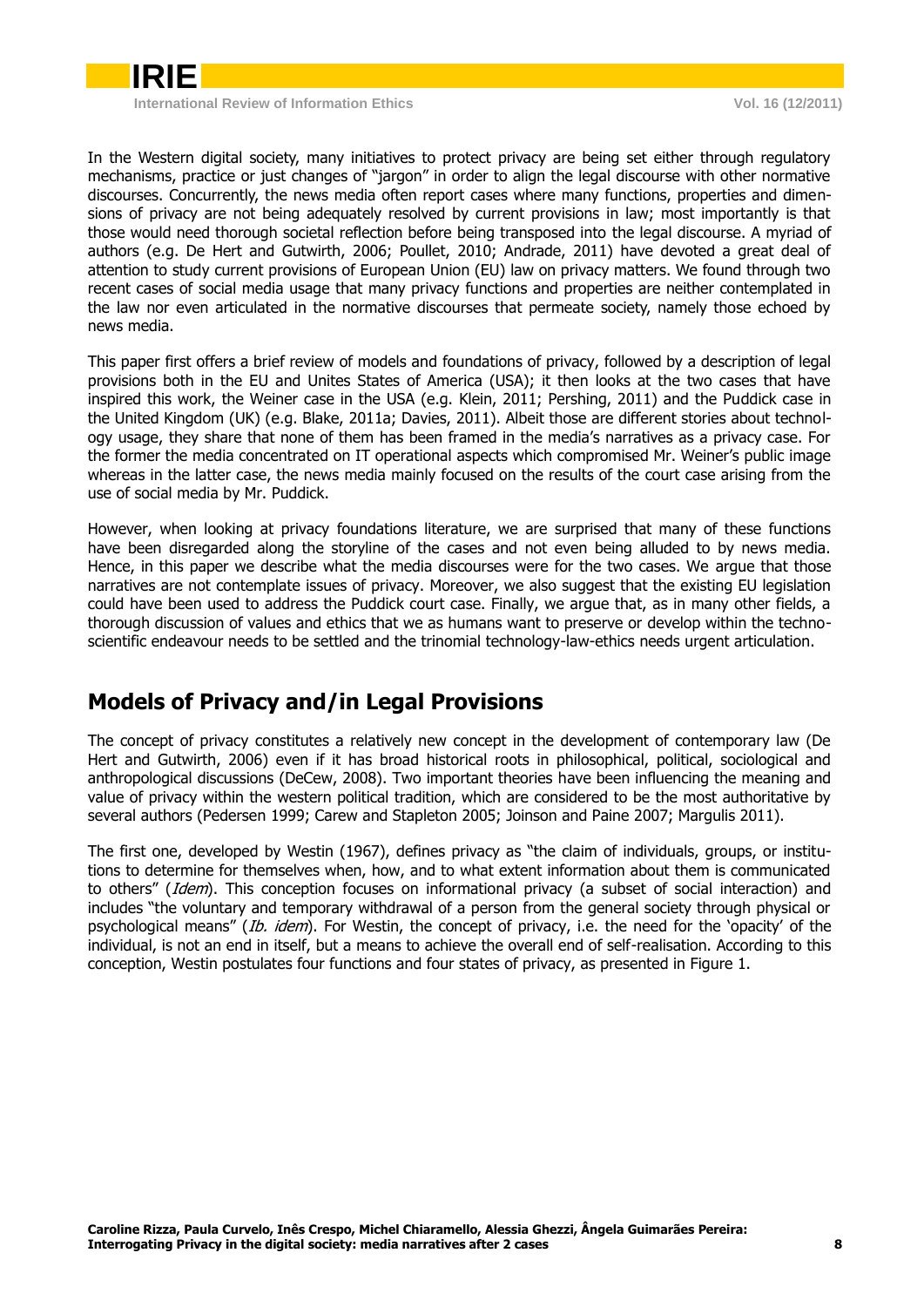|                                                                        |                                                                                | The four functions<br>of privacy                                                                        |                                                                                                                                     |
|------------------------------------------------------------------------|--------------------------------------------------------------------------------|---------------------------------------------------------------------------------------------------------|-------------------------------------------------------------------------------------------------------------------------------------|
| Personal<br>autonomv                                                   | <b>Emotional</b><br>release                                                    | Self-<br>evaluation                                                                                     | I imited &<br>protected<br>communication                                                                                            |
| To avoid being<br>manipulated,<br>dominated or<br>exposed by<br>others | To "let go"<br>emotions and<br>tensions<br>resulting from<br>social<br>demands | To integrate<br>experience<br>into<br>meaningful<br>patterns and<br>exert<br>individuality<br>on events | The former to<br>set<br>interpersonal<br>boundaries and<br>the latter to<br>share personal<br>information<br>with trusted<br>others |
|                                                                        | The four states of privacy                                                     |                                                                                                         |                                                                                                                                     |
|                                                                        |                                                                                |                                                                                                         |                                                                                                                                     |
| <b>Solitude</b>                                                        | <b>Intimacy</b>                                                                | <b>Anonymity</b>                                                                                        | Reserve                                                                                                                             |
| The state of<br>being free<br>from<br>observation<br>by others         | The<br>seclusion<br>required for<br>a close<br>association                     | The condition<br>of being<br>unknown<br>and free from<br>identification                                 | The desire<br>to limit<br>disclosures<br>to others                                                                                  |

#### Figure 1. Westin's conception of privacy (1967): the four functions and states of privacy

The second theory, developed by Altman (1975), defines privacy as "the selective control access to the self" (1975, p. 24). The social interactions, the social and physical environment and the cultural context are considered fundamental features to understand the different properties of privacy and the multiple behavioural mechanisms for its regulation. Carew and Stapleton (2005) show that in Altman's theory, privacy has five properties, among which the "units of privacy" referring to two levels of privacy can apply: individual or group (Figure 2).

|  | The Five properties of Privacy |  |
|--|--------------------------------|--|

| Units of<br>privacy                                                                              | <b>Dialectic</b><br>nature                                                       | Non-<br>monotonic<br>nature       | <b>Boundary</b><br>control<br>process                                 | Bi-<br>directional<br>process                                      |
|--------------------------------------------------------------------------------------------------|----------------------------------------------------------------------------------|-----------------------------------|-----------------------------------------------------------------------|--------------------------------------------------------------------|
| - Person-to-<br>person<br>- Person-to-<br>group<br>- Group-to-<br>person<br>- Group-to-<br>group | Force<br>drawing<br>individual<br>together<br>Vs. Force<br>pushing them<br>apart | Equilibrium<br>at a given<br>time | <b>Flexible</b><br>barrier<br>between<br>the self and<br>the non-self | Control of:<br>- Inputs<br>from others<br>- & Outputs<br>to others |

#### Figure 2. Altman's conception of privacy (1975): the five properties of privacy

The main difference between these two theories results from the emphasis that Altman gives to social interaction, which leads to a more inclusive conception of privacy. Besides that, these two theories share several commonalities (see Margulis, 2011, p.15).

In the present paper, these theories serve the purpose of introducing the discussion around the dominant conception of privacy in a digital society and how this conception has been changing with the pervasiveness of information technology (IT) in the society, e.g. social networks. It is a truism that IT has been impacting citizens' daily life but the privacy meanings need to be interrogated. In particular, the means so far implemented to defend and protect what we could call an "ethical" conception of privacy.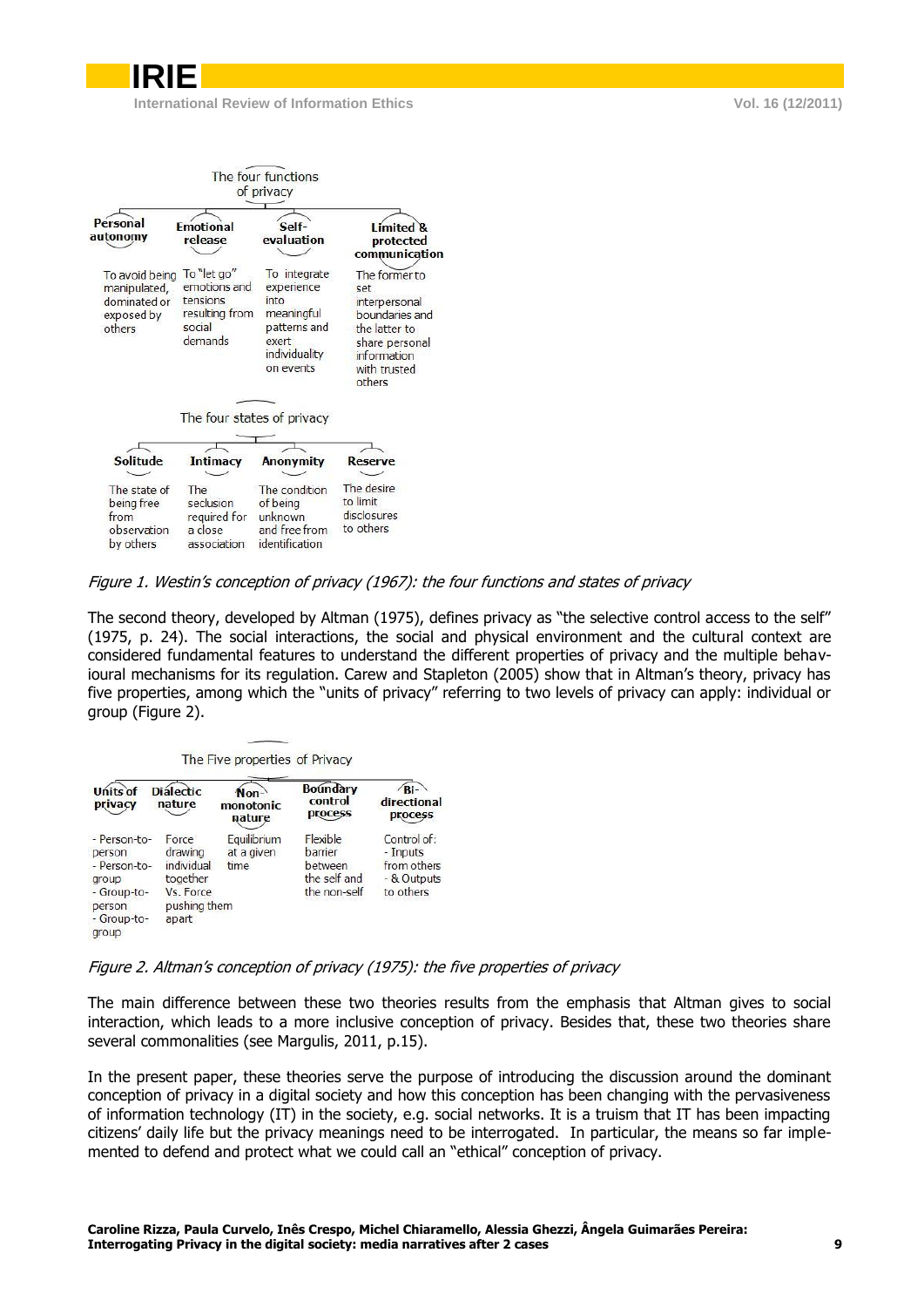

According to De Hert and Gutwirth (2006) the development of the democratic constitutional state has led to the invention of two complementary legal tools of power control: 1) the normative opacity tools that draw the limits of interference with individuals, and 2) the transparency tools that organize the channelling, control and restraint of power. For the authors, privacy is an example of an opacity tool, which sets normative limits to powers, while data protection can be mainly seen as a transparency tool, which regulates and channels necessary, reasonable and legitimate power.

Whilst data protection is a pragmatic concept in its nature and a means to protect individuals' privacy (De Hert and Gutwirth, 2006; Poullet, 2010) protecting the value and interest of privacy as it protects the value and interest of identity, security and freedom of information, among others (Andrade, 2011, p.98), it also constitutes a limited proxy to address other functions and properties of privacy. As we will see much of the current EU and USA legal discourses are based on data protection as a proxy for privacy protection.

In the remaining of this section we look at how models of privacy have been articulated in the legal systems of both EU and USA for online communications. The way legislation defines and protects privacy differs strongly among those regions, and in particular for the former there are great differences between the Member States (MSs). Referring to the theoretical models of privacy presented earlier, this distinction is easily understandable since the conception of privacy, as an "opacity tool", has been constructed in diverse social, physical and cultural contexts. Therefore, resulting differences of privacy conceptions have also influenced the "transparency tools" adopted, such as personal data protection legislation, implemented to protect privacy or other values.

In the USA, privacy is not explicitly protected by the Constitution or by one unique federal law but it is considered as a valued right (Strauss and Rogerson, 2002; KWR Gmbh, 2006). The Privacy Act (1974) regulates how the government can collect American citizens' personal data. At the level of the State, only California has enacted a set of laws protecting its residents' privacy such as the "California Online Privacy Protection Act" (2003) that requires the publication of a privacy policy by operators collecting personal data through Internet (KWR Gmbh , 2006). For the IT private sector, a few narrow industry-specific federal laws can be applied. Especially, the "Fair Information Principles" or "Practices" guide privacy policy for this sector. These principle cover five aspects: "notice", "choice", "access", "security" and "contact" (Strauss and Rogerson, 2002, pp. 177-178) – see Figure 3. Organizations are not required to observe these principles; nevertheless they are used as benchmarks for evaluating data collection and privacy protection since 1980.

| At the<br>Federal                                                                                                                                         | The Privacy Act (1974)                                                                                                                                                                                |  |  |
|-----------------------------------------------------------------------------------------------------------------------------------------------------------|-------------------------------------------------------------------------------------------------------------------------------------------------------------------------------------------------------|--|--|
| Level                                                                                                                                                     | Sectorial approach (specific Laws) for the private sector                                                                                                                                             |  |  |
| The fair<br><b>Information</b><br><b>Principles</b><br>(or<br>Practices)<br>For the<br>Private sector<br>but has also<br>influenced<br>the Privacy<br>Act | "Notice": "a data-collector clearly tells the subject exactly<br>what information is being collected, how it is collected, how<br>that information will be used, and with whom it will be<br>shared"; |  |  |
|                                                                                                                                                           | "Choice": "allows consumers to actually exercise control<br>over the use of their data"                                                                                                               |  |  |
|                                                                                                                                                           | "Access": "allows individuals to easily review the<br>information that has been collected about them. () The<br>privacy policy should describe how an individual could<br>request a correction".      |  |  |
|                                                                                                                                                           | "Security": "requires data collectors to protect their<br>qathered information, both during transmission and storage"                                                                                 |  |  |
|                                                                                                                                                           | "Contact": "fair information practices require that collectors<br>provide subjects with reliable "contact" information"                                                                               |  |  |
| At the<br>States' level                                                                                                                                   | The California Online Privacy Act (2003) and others specific<br>laws - California is the only State having enacted such kind of<br>law.                                                               |  |  |

#### Figure 3. Personal data protection in the United-States

In the EU, personal data protection is both regulated and institutionalized (Strauss and Rogerson, 2002). The regulation has been implemented since 1981 with the convention for the "Protection of individuals with regard to automatic processing of personal data" by the Council of Europe. A set of European Directives have followed as a way to respond to the progress in the technological field, and have been covering a set of principles, all presented in the Figure 4. These Directives respectively aim to provide a uniform level of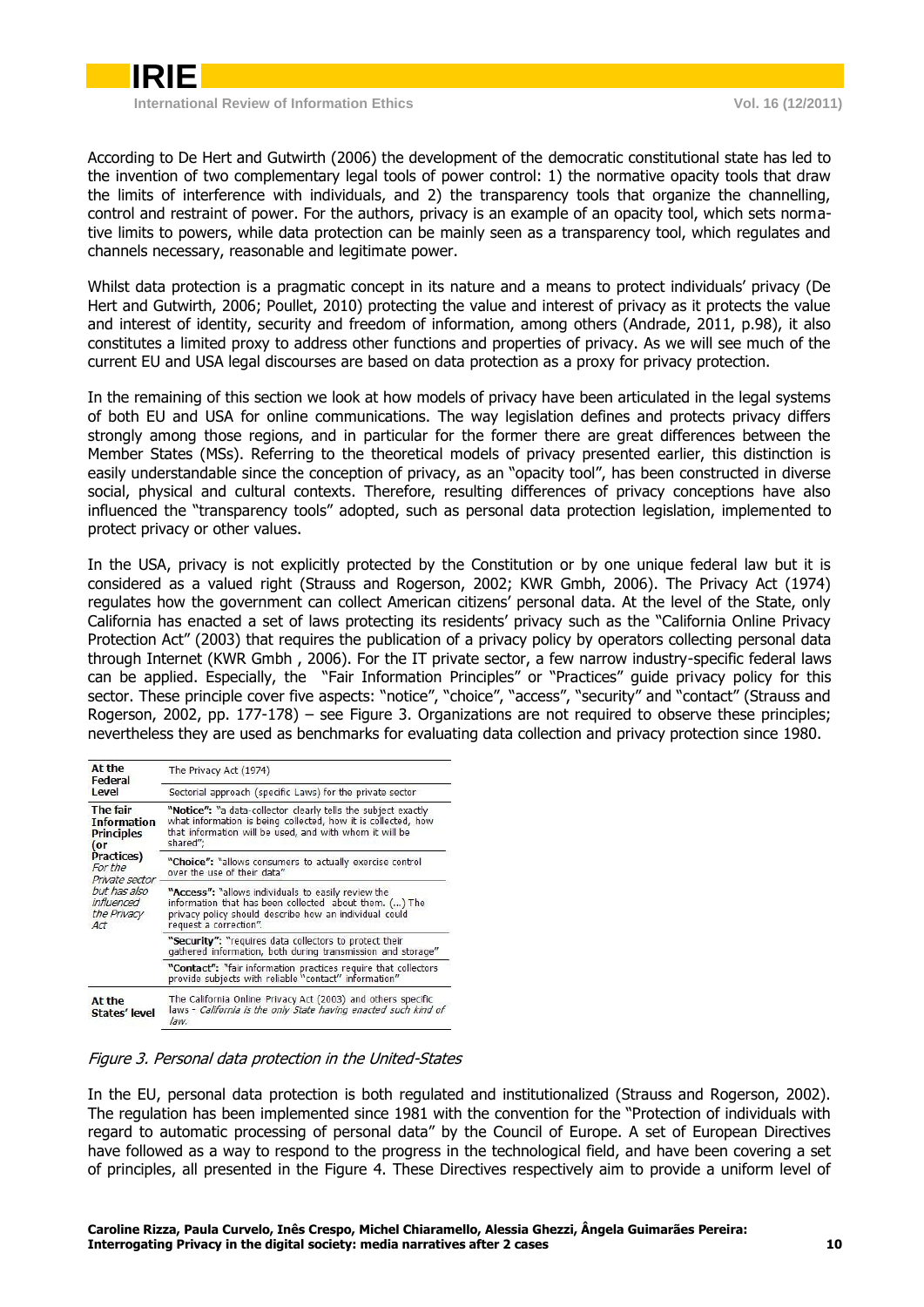

data protection in the European Union and in particular of privacy, as well as to facilitate the free flow of personal data in Europe (Strauss and Rogerson, 2002; Kuczerawy, 2010; KWR Gmbh, 2006).

| The EU<br><b>Directives</b>             | communication:           | The Directive 95/46/EC on the "Protection of individuals with regard to the<br>processing of personal data and on the free movement of such data" (1995);<br>The Directive 2002/58/EC (the E-Privacy Directive) on the specific<br>problems & risks of personal data processing in connection with electronic<br>The Directive 2009/136/EC on "Processing of personal data and the<br>protection of privacy in the electronic communications sector and Requlation". |
|-----------------------------------------|--------------------------|----------------------------------------------------------------------------------------------------------------------------------------------------------------------------------------------------------------------------------------------------------------------------------------------------------------------------------------------------------------------------------------------------------------------------------------------------------------------|
| The core<br>Principles                  |                          | Identical to the Fair Information Principles: Notice - Choice - Access -<br>Security - Contact                                                                                                                                                                                                                                                                                                                                                                       |
| of the<br><b>Directives</b>             |                          | Adequacy objectives/means: Personal data processing shall be<br>accurate, adequate, relevant and not excessive in relation to the<br>purposes for which it is processed:                                                                                                                                                                                                                                                                                             |
|                                         | <b>Specific</b><br>to FU | <b>Duration:</b> Personal data processed shall not be kept longer than<br>necessary:                                                                                                                                                                                                                                                                                                                                                                                 |
|                                         | context                  | Nature of the data: The grounds to rely on when processing<br>personal data differ depending if the data is sensitive or not;                                                                                                                                                                                                                                                                                                                                        |
|                                         |                          | Competent Authority: Processing shall be notified to and/or<br>authorized by the relevant Data Protection Authority;                                                                                                                                                                                                                                                                                                                                                 |
|                                         |                          | <b>Transfer:</b> Personal data, after processing, shall not be<br>transferred to countries outside the EU (and the EEA) without<br>adequate protection, unless permitted by law and/or by the Data<br>Protection Authority.                                                                                                                                                                                                                                          |
| At the<br>Member<br><b>States Level</b> | directives               | <b>Responsibility</b> of each Member State for the implementation of the<br>A national agency is responsible for the respect of the minimum level of<br>protection ensured by these principles.                                                                                                                                                                                                                                                                      |

Figure 4. Personal data protection in Europe

The institutionalisation in each MS is ensured by the establishment of a data protection commissioner, assigned to a ministry or agency that implements at national level the set of regulations and principles (Strauss and Rogerson, 2002; KWR Gmbh, 2006).

In the UK, the Data Protection Act (1998) implements the Directive 95/46/EC. It has been amended in by the Freedom of Information Act (2000) to give a right of access to personal data held by public authority, subject to exemptions (KWR Gmbh, 2006). Other legislation is relevant to the use of personal data, as shown in Figure 5.

| The<br>United-<br>Kingdom | The Data Protection Act (1998)<br>implements the Directive 95/46/EC                                                                                                                       |
|---------------------------|-------------------------------------------------------------------------------------------------------------------------------------------------------------------------------------------|
|                           | The Human Rights Act (1998)                                                                                                                                                               |
|                           | <b>The Freedom Protection Act</b><br>(2000)                                                                                                                                               |
|                           | The Regulation of Investigatory Powers<br>Act (2000)<br>about personal data used in<br>telecommunications                                                                                 |
|                           | <b>The Privacy and Electronic</b><br><b>Communication (EU Directive) Requlation</b><br>(2003)<br>has provisions dealing with monitoring<br>telecommunications such as the use of Internet |

Figure 5. Personal data protection in the United-Kingdom

The recent revision of the e-privacy Directive and the current revision of the Directive 95/46/EC shed light on the difficulties to address the stakes related to technology pervasiveness and daily privacy concerns. Additionally, it addresses the difficulties to express privacy resonating the specificity of emerging Internet applications, and social networks, in particular (Poullet, 2010).

## <span id="page-5-0"></span>**Beyond personal data: two tales in the news media**

The two cases chosen to illustrate our research are strongly related with inter-personal communication supported by social networks. These are the so called, Weinergate (e.g. Klein, 2011; Pershing, 2011) and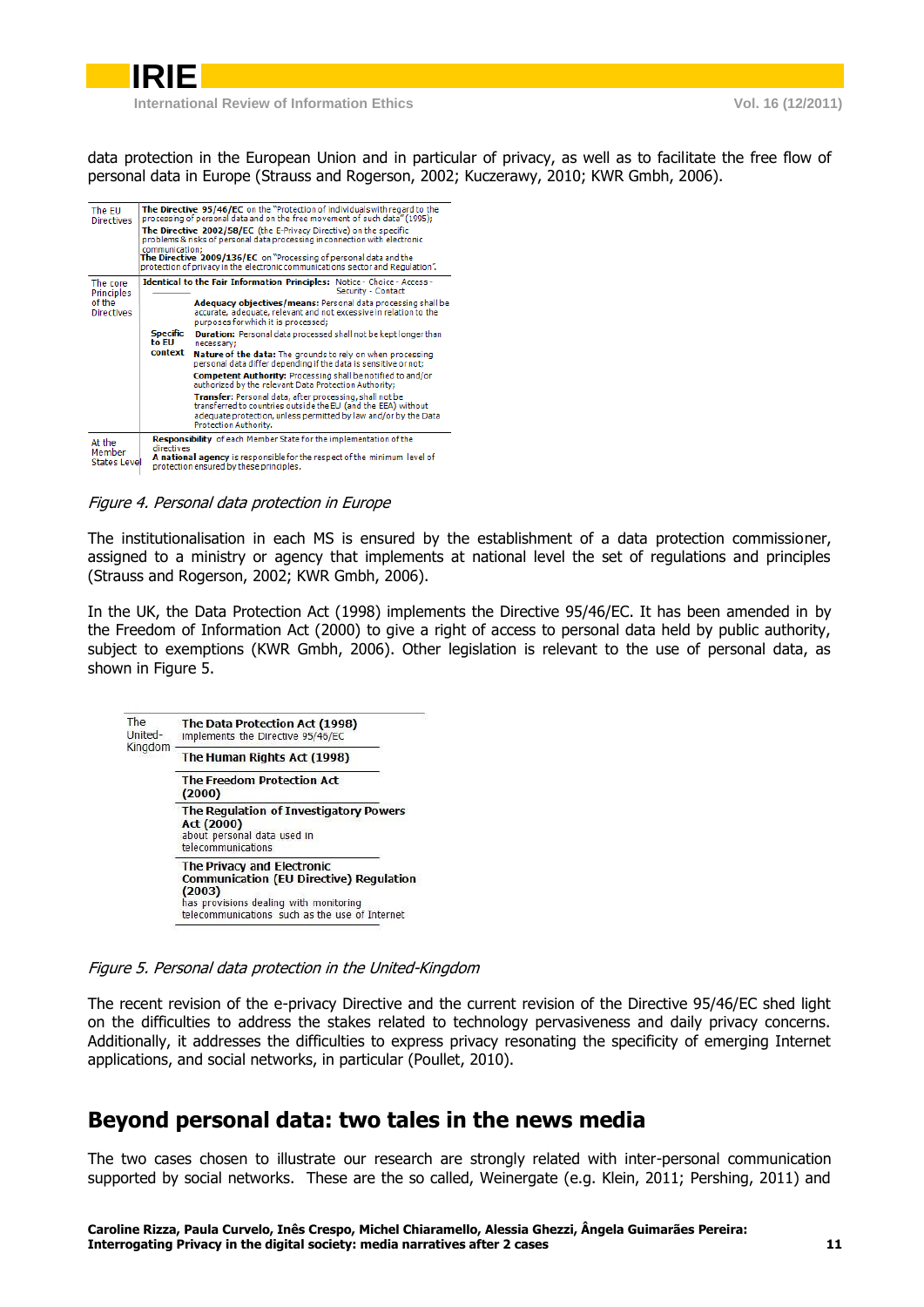

the Pudick case (e.g. Blake, 2011a; Davies, 2011). We consider that these two cases have raised privacy issues with regard to the Westin's conception of privacy presented earlier.

The stories in these cases are being looked at from the point of view of the news media narratives, i.e. what the media echo and comment. The cases were heavily reported in the news media, commented in the blogosphere and the kinds of reactions that those stories provoked in the media and in the public ultimately resonate the ways in which technology, in particular "social networks" are raising awareness of how ethical and moral values that once were taken for granted became now moot questions, e.g. privacy (Walther, 2011), reputation (Solove, 2007), etc.

Through these cases we are looking at the narratives about privacy and ethics as portrayed by the news media embracing van Dijk's idea that "the construction of news is most of all a reconstruction of available discourses" (van Dijk, 1983, p. 28).

The 2 case studies have been picked up from the European (UK) and USA contexts. In order to determine how the media has treated them, we selected three national (on-line versions) newspapers: The Independent, The Guardian, The Financial Times for the United-Kingdom and The New York Times, The International Herald Tribune and the Washington Post for the USA. We collected news using keyword search in the newspapers sites. The public commentary to the news articles has also been scrutinised.

### <span id="page-6-0"></span>**Weinergate**

-

Anthony Weiner is a former U.S. Democratic Congressman, serving New York's 9th District from 1999 until 2011. On May 2011, the congressman mistakenly published in his public Twitter account a lewd picture of himself. Weiner deleted the picture after some minutes, but it was long enough for a conservative group to discover it and publish it in Andrew Breibart's blog<sup>1</sup>. After several days of denying he had posted the image and saying his account had been "hacked", he admitted to having sent sexually explicit photos and messages to about six women over a three-year period, both before and during his marriage. He denied having met, or having had a physical relationship with any of the women. On June 16, 2011, Weiner announced his resignation from Congress.

THE FRAMING OF THE CASE IN THE MEDIA

In Weiner's case, the technology potentiated and facilitated diverse steps of the case.

First, Twitter facilitated Weiner's affairs, which decades back would have demanded a different process, longer times, and reflections.

"So where does Anthony Weiner fit in? A generation ago, we couldn't have had a sex scandal based on Facebook messages, tweets and e-mails. That's progress, of a sort." (Klein, 2011).

Second, Weiner's use of Twitter intertwined his personal (private) and professional life. While his Twitter name related to his profession - @RepWeiner, and included links to his campaign website, Weiner was using the technology to carry out personal relationships.

"Like many lawmakers, Weiner tweets a mix of personal and political observations. His Twitter user name — @RepWeiner — identifies him as a member of Congress. But his Twitter page links to his campaign Web site, not his official House site" (Pershing, 2011).

Third, Twitter potentiated error. A basic flaw (leaving out a "d") transformed a private message in a public one.

<sup>1</sup> Andrew Breibart is a conservative blogger, publisher and commentator for the Washington times.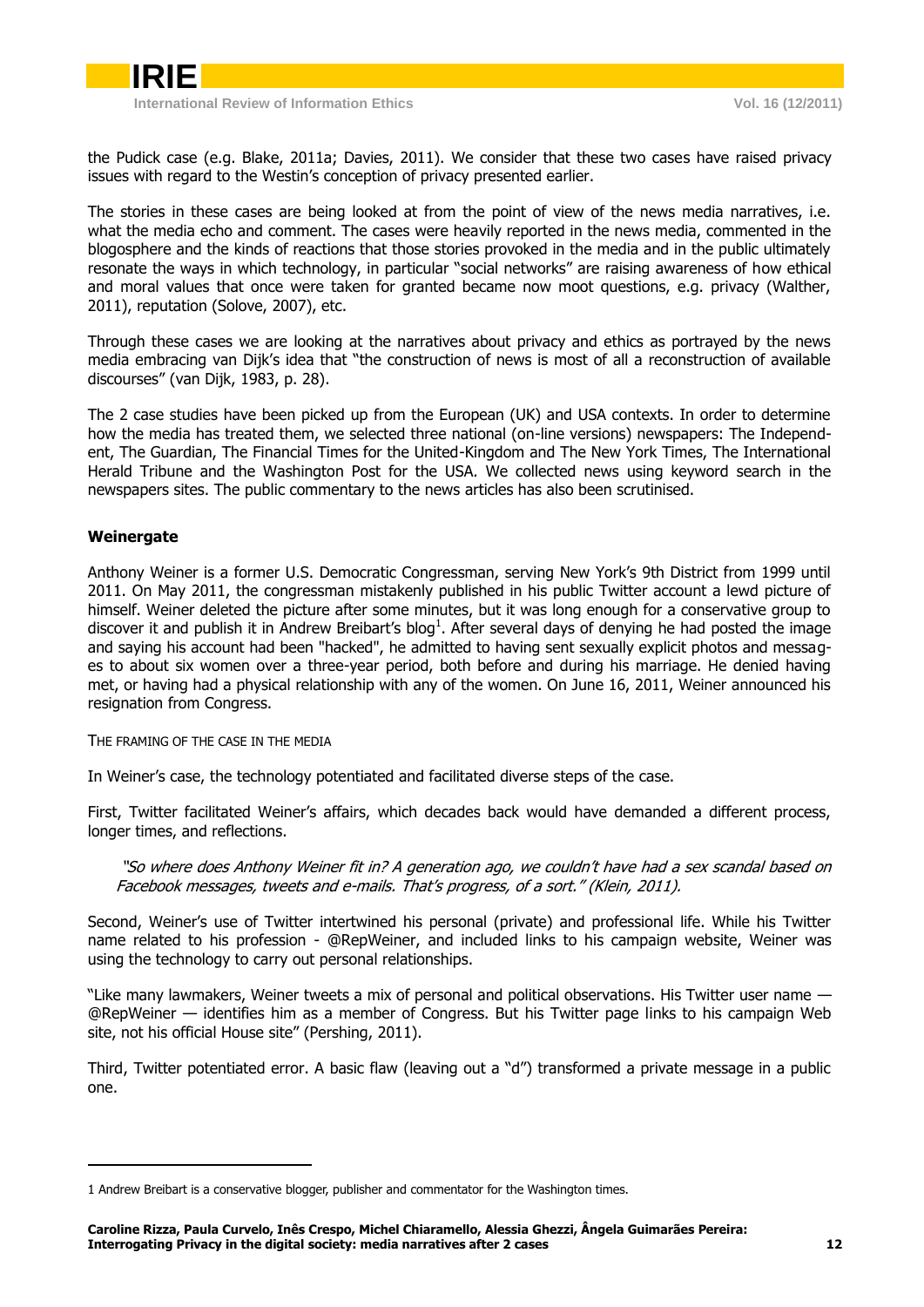

"Here we see a character flaw meeting a design flaw. The mistake was Weiner's – he hit the wrong key, an "@" instead of a "D," and thus sent the lewd photo to tens of thousands of people instead of one. But a good technology assumes operator error, and has built-in corrections or failsafes. A robust system presumes that dopes will grab the controls" (Achenbach, 2011).

Fourth, Twitter enabled user's activities tracking.

"Conservative group #BornFreeCrew had for weeks before the "Weinergate" scandal closely monitored who the congressman was following on Twitter, and even urged young women to stay away from him, according to Slate. (…) Dan Wolfe, the man who discovered Weiner's crotch shot and sent it to conservative blogger Andrew Breitbart (…) [had] for weeks promised that a scandal was coming" (Flock, 2011).

Fifth, Twitter facilitated the perverse proliferation of posts about the case, multiplying the number of people looking at his private life (Sargent, 2011a; Petri, 2011).

"I enjoy Twitter as much as the next fellow, but if there's one conclusion you can draw from Weinergate, it's that Twitter — in addition to all its virtues — can encourage and reinforce pack journalism's very worst instincts. The unfolding of Weinergate on Twitter was a deeply dispiriting spectacle. There were times when the wall of puerile and adolescent Tweets about Weiner grew impenetrable. Anyone reporting and Tweeting on any other topic could be assured that it would get entirely lost." (Sargent, 2011b).

"A generation ago, we would've been doing something more productive than looking at Weiner's Facebook posts, tweets and e-mails." (Klein, 2011).

Last, but not least the private pictures were sent to these women in a private context (even though using Twitter), but IT potentiated the exposure of private life with consequent damage for Weiner's reputation.

### <span id="page-7-0"></span>**Puddick "Online Harrassment"**

Ian Puddick, a self-employed plumber from Enfield, north London, UK was accused of "online harassment" after using a variety of social networks and a series of websites to expose his wife's affair with her boss (Mr. Haynes), a director from a leading global reinsurance company. The prosecution claimed that Ian Puddick's actions to expose his wife's affair forced the director to resign from his post. After a three-day trial at the City of Westminster Magistrates' Court, Ian Puddick was cleared of two charges of Internet harassment. This recent case was followed by legal and media experts, since it raised important questions over the limits of online freedom of speech and the regulation of what is disseminated through Internet and, particularly, via social network websites.

The framing of the case in the media

In the Puddick case, social networks were used to damage the reputation, to distress and to shame a man involved in adultery.

First, the media describes a clash between technology and regulation, equating discourses of freedom of speech and Internet regulation.

"The case is being followed by legal and media experts as the battle to regulate what is disseminated through websites and on Twitter is waged in the courts. Recent cases involving injunctions have also raised questions over freedom of speech and the regulation of the internet" (The Guardian, 2011)

"Lawyers believe the three-day hearing could help define the limits of free expression online" (The Independent, 2011)

"The landmark case has renewed interest in the clash of technology and the legal system as information is spread via unregulated social media sites." (Blake, 2011a).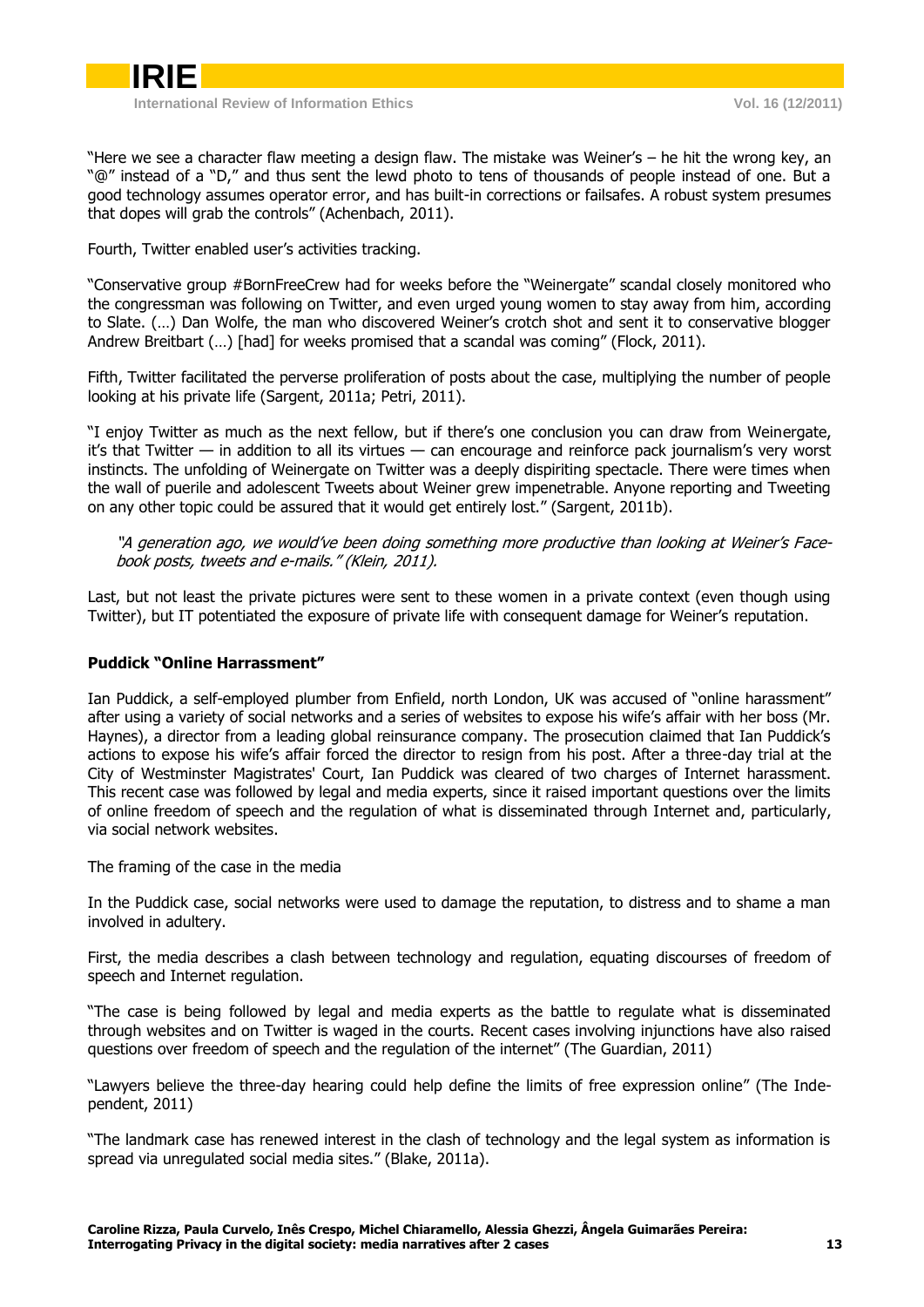Second, technology is not deemed protective of all users; reach out and speed at which Internet proliferates information, appropriation of identity, etc. As for the Weinergate case, IT potentiated the exposure of private life with consequent damage for the actors involved.

"Mr. Haynes told the court: 'I think most of the country, thanks to the Internet, is aware I had an affair'." (Blake, 2011a)

"[Mr Haynes] 'embarrassment and shame' after (…) clients were contacted through fake profiles on social networking site LinkedIn." (Idem.)

Third, the media is not concerned with the moral of Mr. Puddick's endeavour to get his wife back. The title of a photo published in Davies (2011) suggests that any purpose justifies the means. In fact Mr. Puddick was cleared from two harassment charges.

"It is absolutely a victory for free speech and the small man. I'm a plumber and drive a Transit." (Davies, 2011).

Finally, the media takes stock of the case inspiring government to take action regarding cyberstalking, as well as well as social networks regulation.

<span id="page-8-0"></span>"outdated cyberstalking laws [... this] was prompted by a flurry of recent cases in which stalkers have used texts, tweets, chatrooms and sites such as Facebook to intimidate their victims" (Blake, 2011b).

### **Discussion: privacy concerns in the two cases**

### <span id="page-8-1"></span>**Making a case for privacy in the two cases**

The media discourses did not use the "privacy" lens in both cases; they seem to be centred on moral aspects, as well as on vulnerabilities of people grappling with the effects of unregulated and un-discussed ethics of social networks.

Westin's (1967) conception of privacy, which distinguishes four functions and states of privacy, interest both cases. In the Weinergate case, privacy was put at jeopardy with Weiner's involuntary misuse of technology: the "reserve state" defined as "the desire to limit disclosures to others" was defied due to mistaken use of Twitter. Twitter is not deemed ergonomically respectful of one's "limitation and protection of communication", one of Westin's privacy functions. In the Puddick case, three of Westin's states of privacy were put at jeopardy when Mr. Puddick published his wife's affair in an attempt to ruin her lover's reputation through social networks: "solitude" – the state of being free from observation by others, anonymity and reserve, "anonymity" – the condition of being unknown and free from identification – and the state of "reserve". We argue that Mr. Puddick's wife and her lover have been deprived from their "personal autonomy" (one of the functions of privacy) since they were "manipulated, dominated and exposed" by him.

One of the outstanding issues in these cases is that neither Mr. Weiner nor Mr. Haynes could control both the disseminated information and subsequent interaction. In Altman's (1975) properties of privacy, this maps on "non-monotonic nature of privacy" and "boundary regulation process" since in both cases the technology caused either involuntary error, or unawareness about publication of one's private facts, or even identity theft. Moreover, as far as units of privacy are concerned we have here a conflict between the person-to-person unit and person-to-group one. In the Puddick case, this arises because he decided to make public a private matter involving three people. In the Weiner case, media news considered naïf Weiner's expectations that online private conversations could remain that way.

Yet, narratives of privacy are not used in the relevant media news regarding the two cases; a possible explanation is that current privacy does not contemplate further functions or units of privacy other than those expressed in data protection initiatives. Having said that, we find it interesting that at the light of existing EU regulation the Puddick's court case were not treated as a privacy matter for two reasons. First, if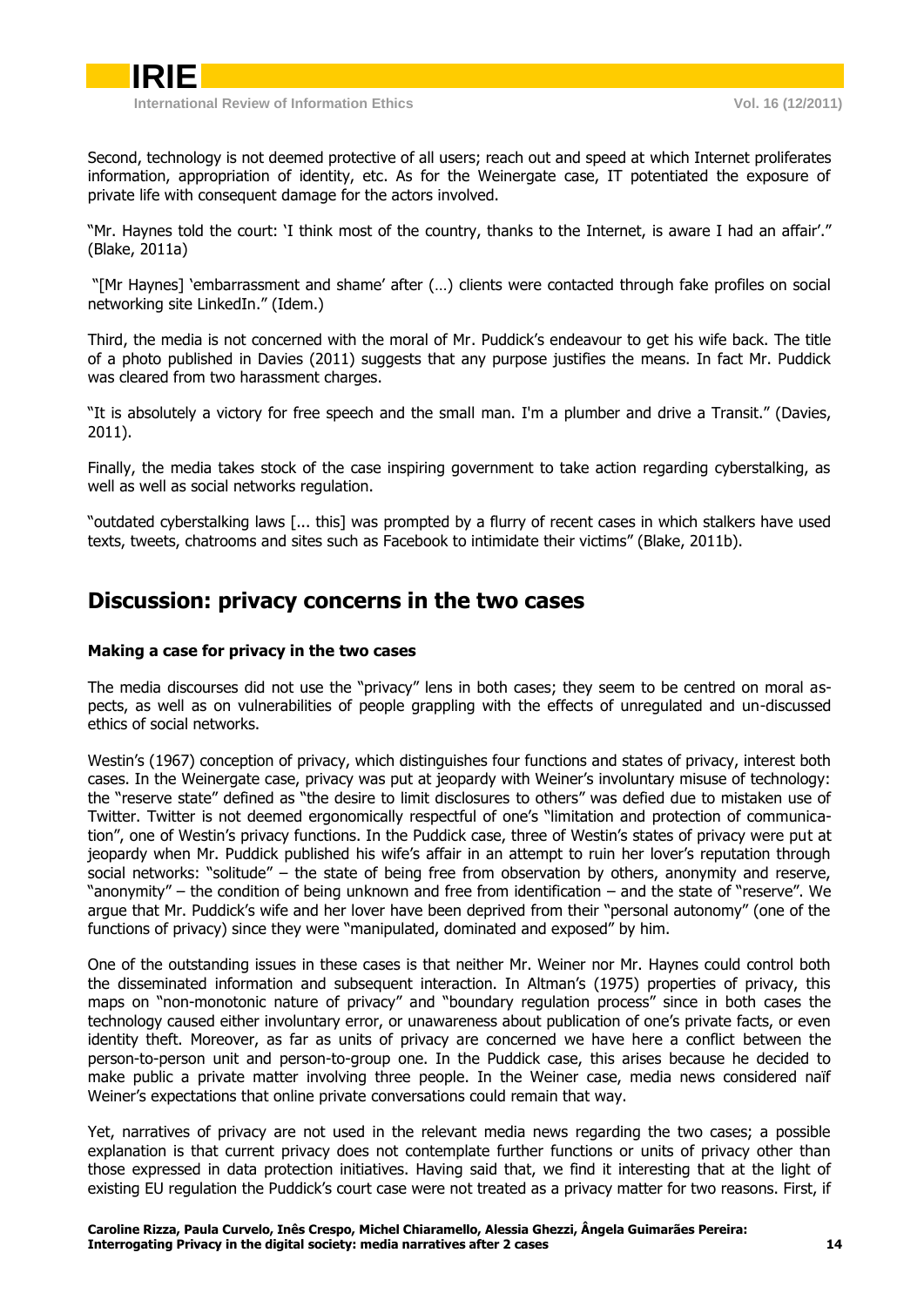

someone's identity is falsified or an erroneous public image of his/her personality is conveyed to others, we have a case for identity infringement (Andrade, 2011) - Mr. Puddick had created a false identity in LinkedIn to connect to Mr. Hayne's acquaintances and further defame him. Andrade and other authors argue that privacy is infringed "if true private facts related to a person are revealed to the public". Mr. Puddick was "cleared of harassing his wife's millionaire lover on the Internet" (Davies, 2011); he was absolved on the grounds that he had published true facts about his wife's lover, which therefore made it a case for free speech under UK law.

Second, given that Directive 95/46/EC automatically qualifies any person as a data controller when he/she publishes personal data about others in social networks, Mr. Puddick could have been qualified as such. Hence, all provisions regarding personal data processing could apply. And were the blogger in Mr Weiner case in Europe, the same reasoning could apply.

Even if the media accounts of those two cases were not framed in privacy narratives, we would argue that they are strongly framed in privacy issues, and at least the Puddick case could have been already addressed through existing regulation. Finally, it should be interesting to investigate why other less articulated ethical framings (e.g. reputation, identity, etc.) did not emerge in the media news. A likely possibility is that our conceptions of privacy are being questioned and are no longer warranted.

### <span id="page-9-0"></span>**Technologies of privacy**

Poullet (2010) illustrated that in order to ensure proper protection of values such as privacy, an alignment of technology and regulation has to be sought. In these two cases the technology did not provide mechanisms to the users to protect their privacy – e.g. providing functionality to give consent to others to publish about oneself and redundancy or "undo" functions. Some could think that the technology is not at stake here, since people should be knowledgeable of its workings, before using it. But we sustain that this type of idea is a shift of burden, since the technology should be conceived from the start to comply with users' expectations of (privacy) self-protection.

Walther (2011) argues that there are three factors that are confronting online users and their expectations: 1) misplaced presumption that online behaviours are private; 2) that the Internet nature is incommensurate with privacy as we know it; and 3) that one's faith that private online "conversations" remain as such. Whether or not we concur with these ideas, technology is not to be taken for granted as far as protection of privacy is concerned; the two cases illustrate that technology did not protect the actors involved. In other words, it did not shield them from involuntary exposure due to either mistaken IT use, or to lack of control of published personal information.

## <span id="page-9-1"></span>**Towards an ethics of social networks**

Scholars of science and technology studies have long demonstrated the co-evolution of technology and society (e.g. Latour, 1992; Jouët, 1993; Jasanoff, 1995). Feenberg (2010) articulates this as a democratic paradox: "the public is constituted by the technologies that bind it together but in turn it transforms the technologies that constitute it". With this realization, von Schomberg (2007) argues that the classical ethical theory and the conventional ethical practice do not address both aspects of unintentional side consequences and collective decisions that should be taken into account while considering the issues of ethical responsibility in scientific and technological developments. Hence, as with many emergent technologies, we are left with old narratives, meanings and rules to deal with quite different phenomena and their anticipated and unintended effects.

There are some initiatives attempting to deal with current critique of technology contempt of ethical and societal concerns. For example, in the EU, proposals for developing technology embodying "ethics by design" or "privacy by design" paradigms (European Commission, 2010, p. 12), or proposals for placing changes in regulation that currently implement traditional ethical concerns, such as Poullet's (2010) ideas of Internet as virtual dwelling. Von Schomberg (2007) proposes an ethic of co-responsibility, that should arise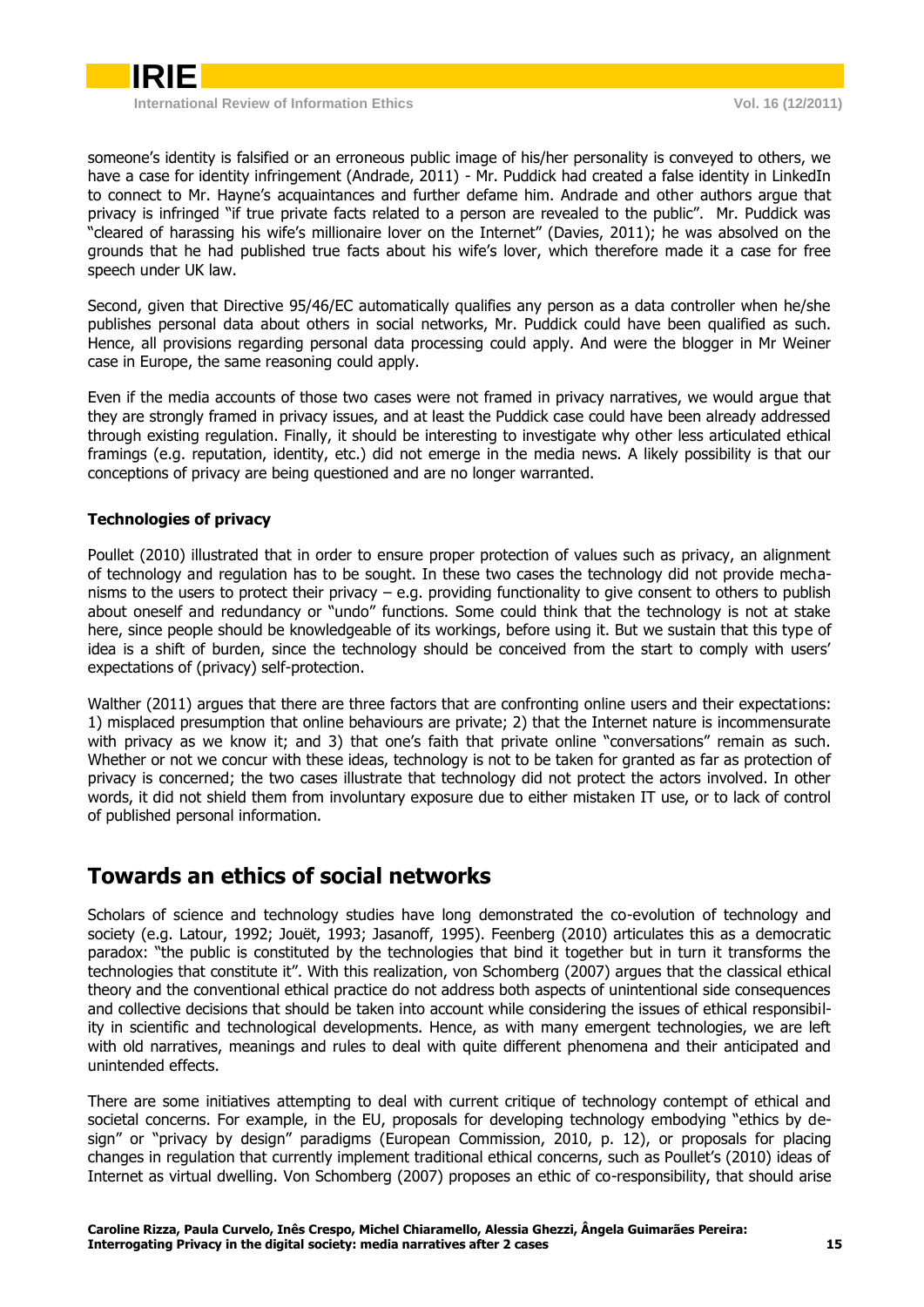from reflection on the social processes in which technological decision making is embedded and which presupposed the following four requirements: public debate; technology assessment; constitutional change; and foresight and knowledge assessment.

Therefore, we reckon we need a deeper interrogation of the current meanings of privacy and other ethics, how they map onto the information and communication narratives, their function in society as well as their stakes. Thorough discussions on ethics of IT and in particular of social networks need to be urgently set.

### **References**

- Achenbach, J. (2011). "Anthony Weiner: Character flaw meets design flaw". The Washington Post Blogs, available at: http://www.washingtonpost.com/blogs/achenblog/post/anthony-weiner-character-flawmeets-design-flaw/2011/06/09/AGZci8MH\_blog.html. Published: June 9.
- Altman, I. (1975). The environment and social behavior: privacy, personal space, territory, and crowding. Monterey, Brooks/Cole Publishing Company.
- Andrade, N.N.G.d. (2011). "Data Protection, Privacy and Identity: Distinguishing Concepts and Articulating Rights". Privacy and Identity Management for Life - IFIP Advances in Information and Communication Technology, 352: 90-107.
- Blake, M. (2011a). "'Online harassment' over affair leads to landmark court case". The Independent, available at: http://www.independent.co.uk/news/uk/home-news/online-harassment-over-affair-leads-tolandmark-court-case-2298064.html. Published: June 16.
- Blake, M. (2011b). "Government to launch inquiry into 'outdated' cyberstalking laws". The Independent, available at: http://www.independent.co.uk/news/uk/crime/government-to-launch-inquiry-intooutdated-cyberstalking-laws-2299286.html. Published: June 18.
- Carew, P. J. and L. Stapleton (2005). Towards a Privacy Framework for Information Systems Development. Information Systems Development: Advances in Theory, Practice and Education. O. Vaselicas, A. Caplinskas, W. Wojtowskiet al. New York, Springer Science + Business Media: 77-88.
- Davies, C. (2011). "Plumber Ian Puddick cleared of harassing wife's lover on internet". The Guardian, available at: http://www.guardian.co.uk/uk/2011/jun/17/ian-puddick-internet-cleared-twitter. Published: June 17.
- DeCew, J. (2008). "Privacy" The Stanford Encyclopedia of Philosophy, available at: http://plato.stanford.edu/archives/fall2008/entries/privacy/.
- De Hert, P. and Gutwirth, S. (2006). Privacy, data protection and law enforcement. Opacity of the individual and transparency of power. In Privacy and the criminal law. E. Claes, A. Duff and S. Gutwirth. Antwerp/Oxford, Intersentia: 61-104.
- European Commission. (2010). "A comprehensive approach on personal data protection in the European Union". Communication from the Commission to the European Parliament, the Council, the Economic and Social Committee and the Committee of the Regions, COM(2010) 609 final. Available at: http://ec.europa.eu/justice/news/consulting\_public/0006/com\_2010\_609\_en.pdf.

Feenberg, A. (2010). "Ten paradoxes of Technology." Techné 14(1): 3-15.

- Flock, E. (2011). "#BornFreeCrew: The group who warned about Weiner". The Washington Post, available at: http://www.washingtonpost.com/blogs/blogpost/post/bornfreecrew-the-group-who-warned-aboutweiner/2011/06/20/AGE8L2cH\_blog.html. Published June 21.
- Jasanoff, S. (1995). Science at the Bar: Law, Science, and Technology in America, a Twentieth Century Fund book. Cambridge, MA: Harvard University Press.
- Joinson, A. N. and Paine, C. B. (2007). Self-disclosure, privacy and the Internet. In The Oxford Handbook of Internet Psychology A. N. Joinson, K. McKenna, T. Postmes and U.-D. Reips. New York, Oxford University Press: 237-252.
- Jouët, J. (1993). « Pratiques de communication et figures de la médiation ». Réseaux, 11/60, 99-120.
- Klein, E. (2011). "A techno-history of Congress". The Washington Post Blogs, available at: http://www.washingtonpost.com/business/economy/a-techno-history-ofcongress/2011/06/13/AGwLBlTH\_story.html. Published: June 14.